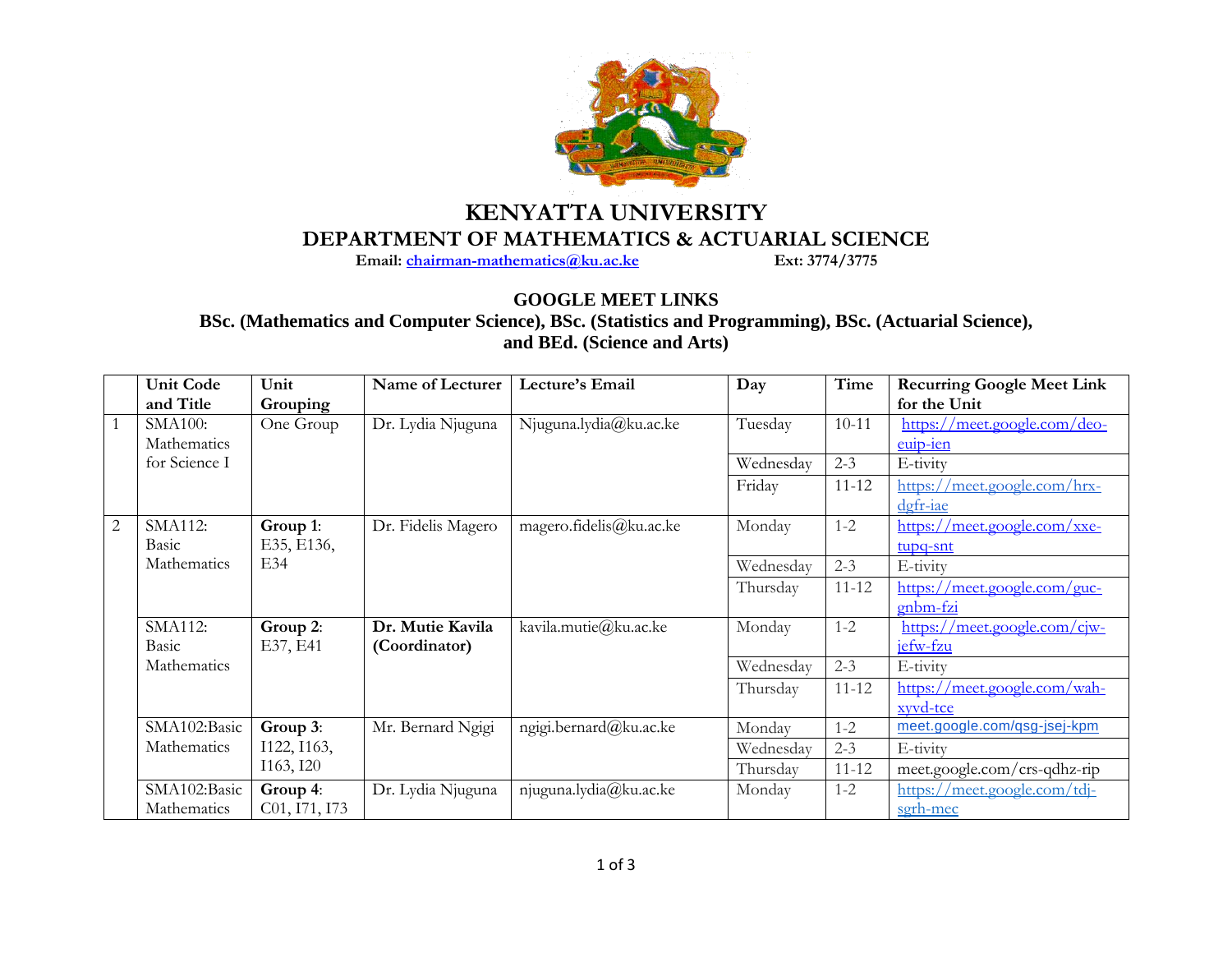|  |                |                                 | & others                              |                       |                             | Wednesday | $2 - 3$   | E-tivity                                                        |
|--|----------------|---------------------------------|---------------------------------------|-----------------------|-----------------------------|-----------|-----------|-----------------------------------------------------------------|
|  |                |                                 |                                       |                       |                             | Thursday  | $11 - 12$ | https://meet.google.com/nsk-                                    |
|  |                |                                 |                                       |                       |                             |           |           | evrh-cgu                                                        |
|  | $\mathfrak{Z}$ | SMA113:                         | Group 1:                              | Dr. Fredrick Olum     | olum.fredrick@ku.ac.ke      | Monday    | $9 - 10$  | https://meet.google.com/xss-                                    |
|  |                | Analytic<br>Geometry            | E35, E136,<br>E34                     | (Coordinator)         |                             |           |           | vigq-nfh                                                        |
|  |                |                                 |                                       |                       |                             | Wednesday | $12-1$    | E-tivity                                                        |
|  |                |                                 |                                       |                       |                             | Friday    | $2 - 3$   | https://meet.google.com/xss-<br>vigq-nfh                        |
|  |                | SMA113:<br>Analytic<br>Geometry | Group $2$ :<br>E37, E41               | Prof. James Gatoto    | gatoto.james@ku.ac.ke       | Monday    | $9-10$    | https://meet.google.com/exp-<br>umkq-vuj                        |
|  |                |                                 |                                       |                       |                             | Wednesday | $12-1$    | E-tivity                                                        |
|  |                |                                 |                                       |                       |                             | Friday    | $2 - 3$   | https://meet.google.com/fwd-<br>hxnm-qxw                        |
|  |                | SMA103:<br>Analytic<br>Geometry | Group 3:<br>I122, I163,<br>I163, I20  | Dr. Ambrose<br>Wahome | ndegwa.ambrose@ku.ac.ke     | Monday    | $9 - 10$  | https://meet.google.com/ons-<br>jsck-xsb                        |
|  |                |                                 |                                       |                       |                             | Wednesday | $12-1$    | E-tivity                                                        |
|  |                |                                 |                                       |                       |                             | Friday    | $2 - 3$   | https://meet.google.com/yoo-<br>$bdm$ <i>j</i> - $aqq$          |
|  |                | SMA103:<br>Analytic             | Group 4:<br>C01, I71, I73<br>& others | Mr. Augustine<br>Ruto | kipkoech.augustine@ku.ac.ke | Monday    | $9-10$    | https://meet.google.com/rpr-<br>$fmbi$ -dzi                     |
|  |                | Geometry                        |                                       |                       |                             | Wednesday | $12 - 1$  | E-tivity                                                        |
|  |                |                                 |                                       |                       |                             | Friday    | $2 - 3$   | https://meet.google.com/ddp-<br>$bzzi-aso$                      |
|  | $\overline{4}$ | SMA104:<br>Calculus I           | Group 1: K24                          | Prof. James Gatoto    | gatoto.james@ku.ac.ke       | Tuesday   | $1 - 2$   | https://meet.google.com/dew-<br>$\overline{\mathrm{cov}}$ h-haz |
|  |                |                                 |                                       |                       |                             | Wednesday | $9-10$    | E-tivity                                                        |
|  |                |                                 |                                       |                       |                             | Friday    | $9-10$    | https://meet.google.com/oqp-<br>wxku-syz                        |
|  |                |                                 | Group 2: 171,                         | Dr. Lydia Njuguna     | njuguna.lydia@ku.ac.ke      | Tuesday   | $1 - 2$   | https://meet.google.com/fij-                                    |
|  |                |                                 | I73,                                  | (Coordinator)         |                             |           |           | $smoc-ifz$                                                      |
|  |                |                                 |                                       |                       |                             | Wednesday | $9 - 10$  | E-tivity                                                        |
|  |                |                                 |                                       |                       |                             | Friday    | $9 - 10$  | https://meet.google.com/dtj-                                    |